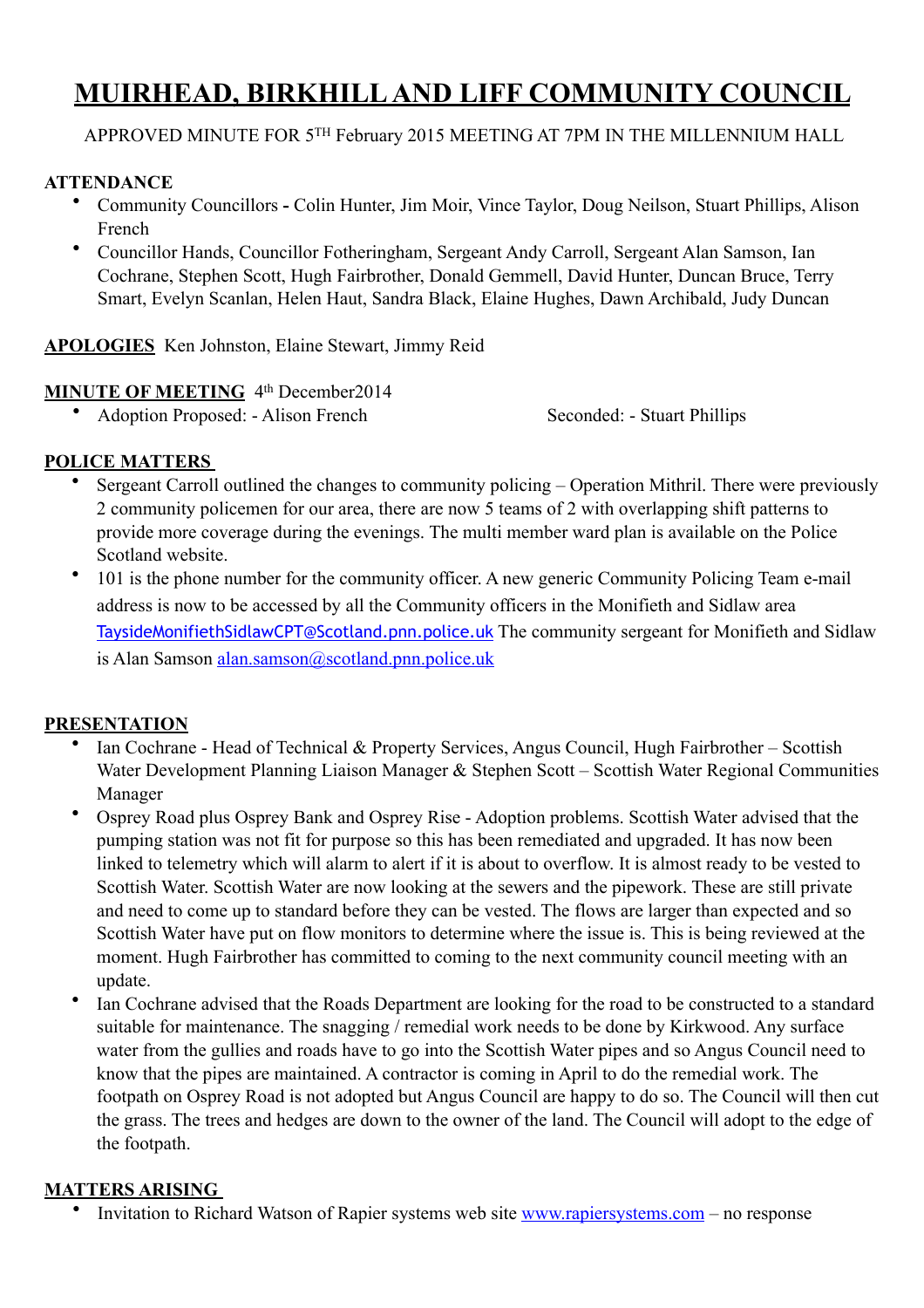- Dog mess on Village Streets 4 joint winners of the competition selected
- Pavement and fences leading out of the village on Newtyle Road nothing further to be done
- Flooding at the Police Station should now be resolved
- Free Road Safety Performance nothing further to be done
- Community Councillor Handbook handed out to Community Councillors in attendance
- Clinkerheel Park Parks Department are investigating to be decided if there is funding available
- TAYplan feedback done online
- Contact with Dundee Council re information regarding the catchment areas for Harris and Baldragon Schools and the potential closure of Menzieshill – situation has now been clarified – Birkhill Primary still feeds into Monifieth High School with the alternate option of Baldragon.
- Lighting at Tayside Forestry's Strathmartine depot road markings can't be done until March / April.

**PRESENTATION** – (regarding relocation of the early Years Nursery from present location to the School)

- Dawn Archibald, Service Manager Early Years, People Directorate Angus Council & Elaine Hughes accompanied by Judy Duncan – Headmistress Birkhill Primary School
- The proposal is to move the nursery school from the existing building in Muirhead into Birkhill Primary School. Alterations will be made at the Dronley Road end of the school. The main discussions are around transport & traffic. It was stated that the traffic should improve as there will be no to-ing and froing between the nursery and the primary school. The current issues identified are with poor parking causing problems to local residents.
- The consultation will last until  $20<sup>th</sup>$  March 2015 and then a report with proposals to any issues raised will be sent to Education Scotland. Any comments should be emailed to [birkhillconsultation@angus.gov.uk](mailto:birkhillconsultation@angus.gov.uk)

# **CORRESPONDENCE**

- Scottish Rural Action, the body responsible for the Scottish Rural Parliament need a volunteer to sign up for this
- Angus Sports Awards Nominations no nominations
- Consultation on the Future of Land Reform in Scotland
- Angus Council's People Directorate Engagement Strategy 2014 Survey
- Request to advise of any changes to Community Council's membership.
- Office Bearers information will be published on [www.angus.gov.uk](http://www.angus.gov.uk/) unless otherwise stated
- Update on Scottish Police Authority Scrutiny Inquiry into Armed Policing
- Newsletter from the Local Government and Regeneration Committee of the Scottish Parliament
- Alliance for Action, 2016 manifesto, new blogs & more
- Consultation on Angus Health and Social Care Draft Integration Scheme
- Digital Engagement Workshop 30 January 2015
- Community Ownership Workshop Scotland's Towns Partnership 26 January 2015
- News and updates on children's policy in Scotland
- Stalled Spaces Scotland community representation on Working Group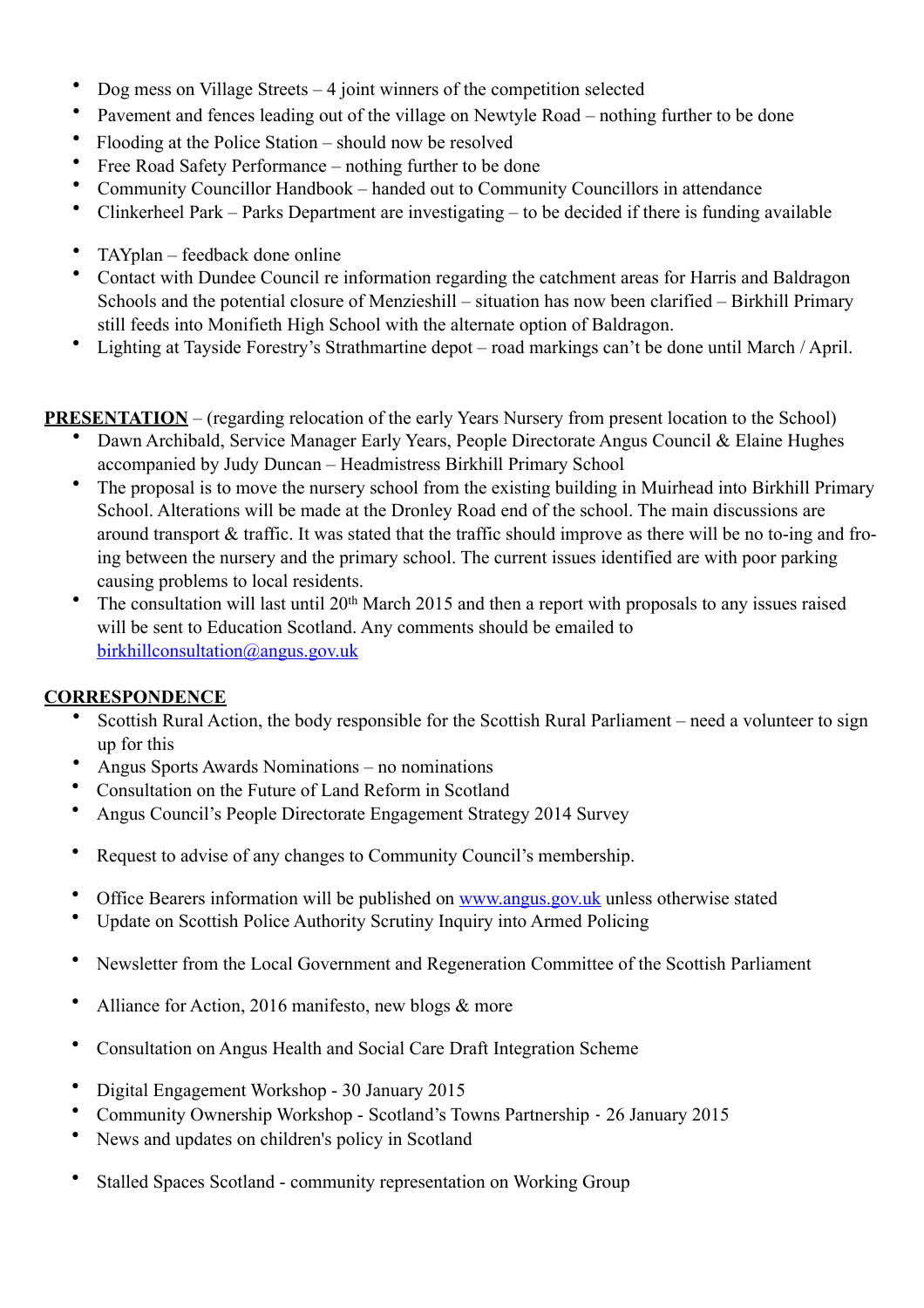- Scottish Rural Parliament January newsletter
- Planning & Building News
- Confirm your subscription for Community Councils Blog
- Views sought on new national strategy to tackle air pollution.
- VAA Community Bulletin Angus Community Planning Partnership upcoming meetings and events
- Breath of fresh airViews sought on new national strategy to tackle air pollution. <http://www.scotland.gov.uk/Publications/2015/01/3287>
- BIDs Scotland Gathering: 3 March 2015, Perth Concert Hall
- Strathmartine Community Council Newsletter

#### **BUSES**

• Angus Bus Timetable revisions – None affect our services

#### **ROADS**

• Nothing to discuss

#### **FINANCE**

• Receipt for ink cartridge & scanning

#### **WEB SITE**

- New website. [www.communitycouncils.org.uk](http://www.communitycouncils.org.uk) for Community Councils
- Community Council Blog There is now dedicated space online for Angus Community Councils [www.anguscommunitycouncils.wordpress.com](http://www.anguscommunitycouncils.wordpress.com/)

#### **PLANNING**

- REF 14/01019/FULL Erection of a new house and garage (re-application) at Ravenshaw, 1 Berryhill Road, Fowlis DD2 5SH.
- **REF 15/00016/FULL** Front extension to form sun lounge at 'Heathermount' 134, Coupar Angus Road, Birkhill, DUNDEE DD2 5PG for Mr C Kelly

#### **SOUTH WEST SIDLAW DEVELOPMENT TRUST**

- Hope to set up a development trust to work with James Hutton Institute to link into the community with a renewal energy project. The hope is for an income stream into groups in the community. Need to check that Angus Council are agreeable to using the community council bank account for initial payments to be reimbursed from the grant from Local Energy Scotland.
- The Community Council supports the progress of the development trust.

# **A O C B**

- Henderson Park, Liff. Waiting update from a conversation to be held between Mr. Elphinstone and Mr Alan McKeown of Angus Council.
- Muirhead Bowling Club. Decision from the MBLCC meeting in November 2014 in response to the request from the Bowling Club for funding to replace plants was turned down.
- Meeting dates for 2015. Agreed. There will be no meeting in August and the last meeting of the current Community Council will be September 3rd.